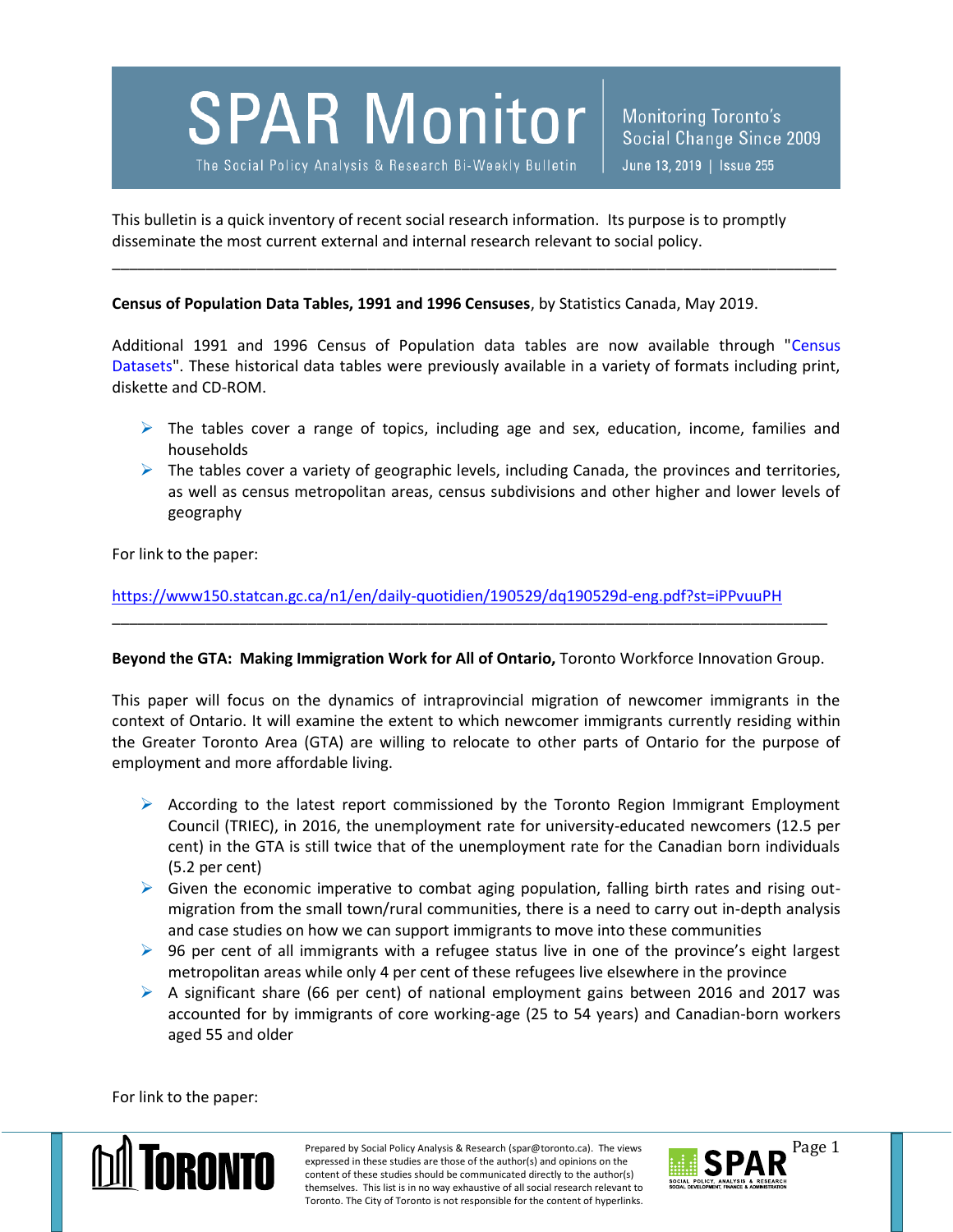[https://drive.google.com/file/d/1aTJrjfSxQFpB1lveh5lXPsrmtPAs7aMC/view?mc\\_cid=aa0a2eaa15&mc\\_](https://drive.google.com/file/d/1aTJrjfSxQFpB1lveh5lXPsrmtPAs7aMC/view?mc_cid=aa0a2eaa15&mc_eid=425f285f66) [eid=425f285f66](https://drive.google.com/file/d/1aTJrjfSxQFpB1lveh5lXPsrmtPAs7aMC/view?mc_cid=aa0a2eaa15&mc_eid=425f285f66)

\_\_\_\_\_\_\_\_\_\_\_\_\_\_\_\_\_\_\_\_\_\_\_\_\_\_\_\_\_\_\_\_\_\_\_\_\_\_\_\_\_\_\_\_\_\_\_\_\_\_\_\_\_\_\_\_\_\_\_\_\_\_\_\_\_\_\_\_\_\_\_\_\_\_\_\_\_\_\_\_\_\_\_\_\_

**Income Growth per Capita in the Provinces since 1950,** by Josh Gutoskie and Ryan Macdonald, Statistics Canada, May 2019.

This article in the Economic Insights series illustrates how real income progressed across the provinces from 1950 to 2016. The performance of the provinces is discussed using a new set of long-run estimates for real gross domestic income per capita.

- $\triangleright$  In 2016, the oil- and gas-producing provinces had the highest levels of GDP per capital followed by Ontario and British Columbia. The Atlantic provinces had the lowest GDP per capita
- From 1950 to 2016, Newfoundland and Labrador (formerly Newfoundland) climbed from the province with the lowest relative GDP per capita, at 44.1% of Canadian GDP per capita, to the province with the third highest relative GDP per capita, at 104.5%
- ▶ Despite significant declines in oil prices returning the price of oil to pre-boom levels, the commodity cycle during the 2000s resulted in Alberta's real GDI per capita increasing 11.2% from 2002 to 2016. Newfoundland and Labrador (35.7%) and Saskatchewan (35.8%) fared better than Alberta and experienced larger overall increases

For link to the paper:

<https://www150.statcan.gc.ca/n1/pub/11-626-x/11-626-x2019009-eng.pdf>

**Racialized Populations and Mental Health Court Diversion,** by Community of Interest for Racialized Population and Mental Health and Addictions, May 2019.

\_\_\_\_\_\_\_\_\_\_\_\_\_\_\_\_\_\_\_\_\_\_\_\_\_\_\_\_\_\_\_\_\_\_\_\_\_\_\_\_\_\_\_\_\_\_\_\_\_\_\_\_\_\_\_\_\_\_\_\_\_\_\_\_\_\_\_\_\_\_\_\_\_\_\_\_\_\_\_\_\_\_\_\_\_

[T]here is a pressing need for further research on the treatment of racialized populations in the Canadian criminal justice system. This report outlines the findings of focus group research conducted on these matters by the Community of Interest (COI) for Racialized Populations and Mental Health and Addictions.

- $\triangleright$  Studies indicate that racialized immigrant populations and Indigenous populations have a higher prevalence of mental distress and/or risk of suicide than average Canadians
- $\triangleright$  The traditional criminal justice system is not designed to address the unique needs of individuals with mental health issues
- $\triangleright$  What has been agreed upon is the pressing need for further research on the treatment of racialized populations in the Canadian criminal justice system and the importance of examining how and when race intersects with other markers such as language, socioeconomic status, age and gender, and their impact on justice outcomes
- $\triangleright$  Most service users reported a lack of awareness around diversion and mental health court support services during the initial stages of their criminal cases

For link to the paper: